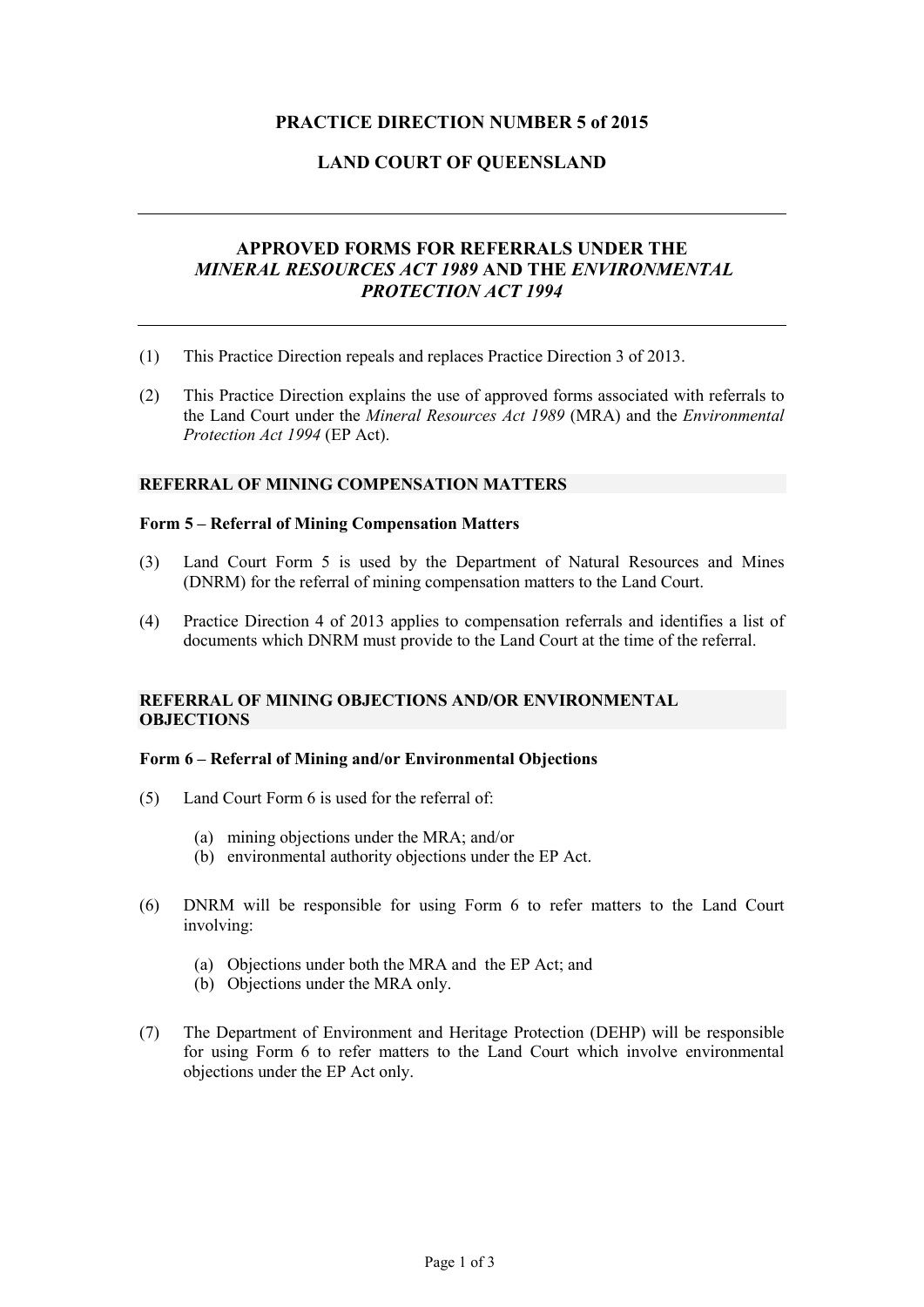### **Form 7 – DNRM Report for the Land Court**

- (8) Land Court Form 7 is used by DNRM to provide information and documents to the Land Court with respect to the tenure application that has been referred to the Land Court for hearing under the MRA.
- (9) Form 7 contains a list of documents and copies of these documents **must** be attached to the Form 7 and provided to the Land Court at the time of the referral of the Form 6. These documents are prescribed by the MRA. These documents when provided must be numbered and named for ease of reference.

# **Form 8 – DEHP Report for the Land Court**

- (10) Land Court Form 8 is used by DEHP to provide information and documents to the Land Court with respect to the environmental authority application that has been referred to the Land Court for hearing under the EP Act.
- (11) To avoid any doubt, Form 8 must be completed by DEHP and provided to the Land Court in the following cases:
	- (a) Matters involving objections under both the MRA and the EP Act (where DNRM was responsible for the Form 6 referral); and
	- (b) Matters involving objections under the EP Act only (where DEHP was responsible for the Form 6 referral).
- (12) Form 8 contains a list of documents and copies of these documents **must** be attached to the Form 8 and provided to the Land Court at the time of the referral of the Form 6. These documents are prescribed by the EPA. These documents when provided must be numbered and named for ease of reference.

# **Form 9 – Additional Applicant Information and Statutory Declaration for the Land Court**

- (13) In matters where objections are lodged in respect of an application for a mining claim, mining lease or additional surface areas of land for a mining lease, the applicant must complete a Land Court Form 9 and provide a copy to DNRM within five (5) business days after the last objection day (see Practice Direction 6 of 2013).
- (14) DNRM will provide the completed Form 9 to the Land Court by way of an attachment to the Form 7 DNRM Report.

### **Form 10 – Objectors Participation Level in Objections Hearings under the MRA and the EP Act**

- (15) Upon receipt of a Form 6 referral from either DNRM or DEHP, the Land Court Registry will send an acknowledgment letter to each objector enclosing a Land Court Form 10.
- (16) Objectors must complete the Land Court Form 10 and return it to the Land Court as soon as possible (see Practice Direction 3 of 2015).